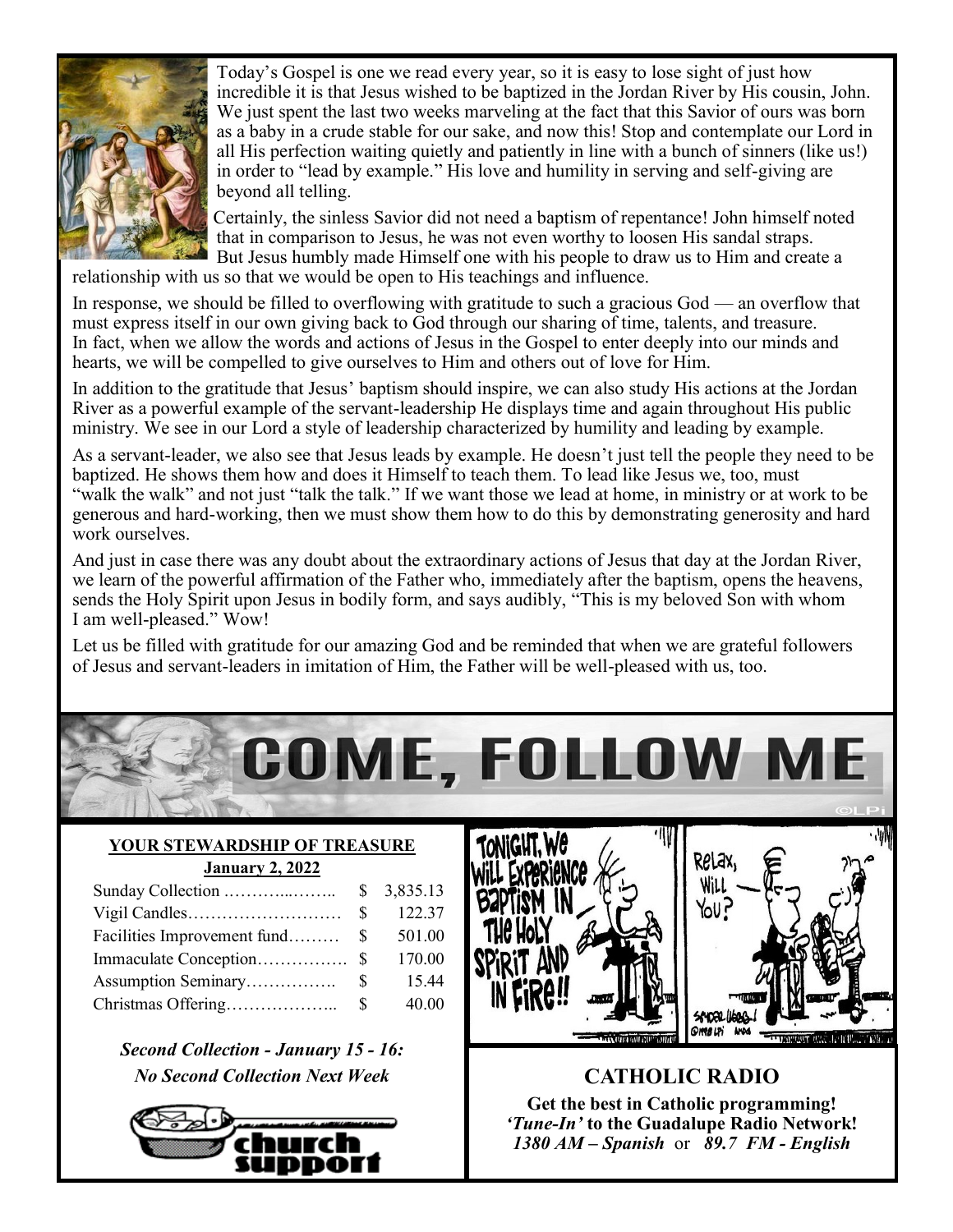

*Catholic Life Truck Raffle*

Catholic Life is sponsoring a Truck Raffle again this year.

Raffle Tickets are \$5 each… and Each ticket has a chance to win:

- a 2022 Ford F-150 Truck,
- a 2022 Ford Focus Sedan or
- a \$20,000 Prepaid Visa Card

This is a "*WIN-WIN*" situation! With your raffle ticket you have a chance to win one of these fabulous prizes… and… 100% of the monies collected comes back to our school!

That's the kind of fund raisers I love!! Support our school… purchase a chance or two!

*Who knows… you may be the B-I-G winner.*

PTC members will be selling Raffle Tickets after all Masses this weekend… and next.

Thank you for supporting our school and…

*God Bless-*

# **<sup>2</sup>021 Archbishop's Appeal for Ministries**

**Pledge Update - as of December 31, 2021** 

**Parish Goal: 25% - Parishioner Participation Nbr Donors: 104**

**Nbr Families: "Guestimate" … approx. 450 Participation Level: Approx 23%**

*(or 14% using Archdiocese data of 750 families)*

**One-Time gifts: \$ 16,680.00 Total Pledged: \$ 12,235.00 Outstanding: \$ 1,360.70**

 **Collected: \$ 10,874.30**

Have a powerful transformative experience in a spiritually- charged environment

Speakers Include: **Most Rev. Gary Janak, LPC-S** (Auxiliary Bishop of S.A.)

Participate In-Person – or– Virtually Reserve your seat... Invite a Brother in Christ to attend with you.

Learn More/Register today: Scan this QR Code, or Go online to: **CMCSanAntonio.com,**  or Call: (210) 521-3377

 *\*\*\* Registration Flyers are available at the back of the Church \*\*\* \*\*\* Scholarships are available \*\*\**



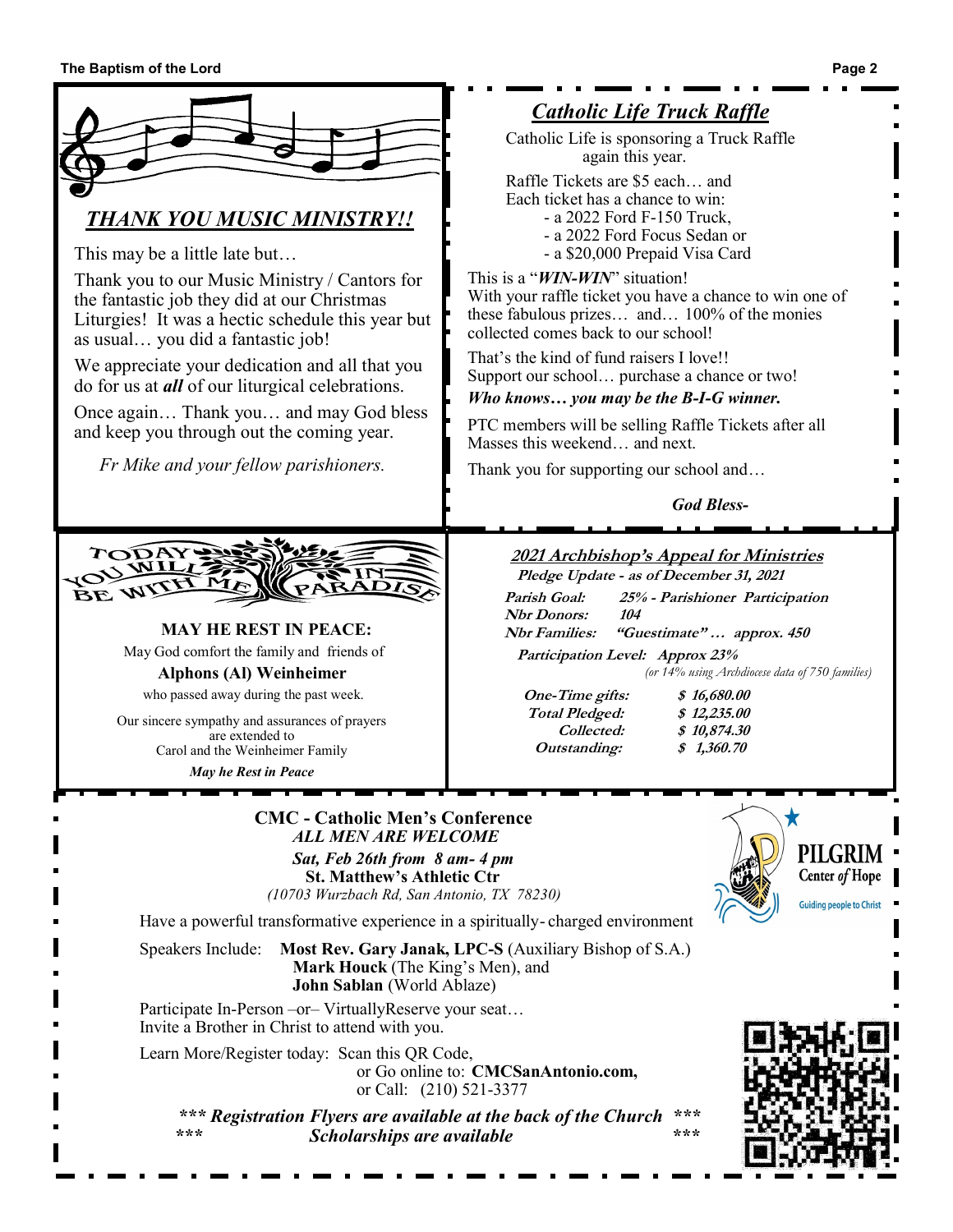

So often we take things for granted… even in our prayer life. Sometimes our prayers can get lost in a mechanical recitation of them. We recite… but we don't listen to what we are saying.

 A while back a lady approached me and said she was amazed! She had been reciting the Nicene Creed at Mass literally for years but had never really *listened* to what she was praying. Evidently this was the first time she had really paid attention... and, this lady is active and involved in the parish and at Mass! We pray the Creed every week… but do we really "*listen*" to what we pray? After talking with this lady… I wonder.

So… What exactly *IS* a Creed? A Creed is an affirmation of our beliefs. There have been a number of them written.

One of the first Statements we had of the Church's beliefs is the Apostles Creed… It was composed not long after Christ's death and was called the "Apostles Creed" because it re-capped the Apostles teachings.

Unfortunately… people started 'muddying' things up… People began teaching Heresies… (things *against Church teaching)*. One of these heresies taught that Jesus wasn't really God… that God the Father *Created* him so he was really no different than us… God just used him. On the other end of the spectrum… someone else was teaching that yes… Christ was God… but he wasn't really human! He kind-of did the whole suffering and crucifixion *thing* with a type of mass-hypnosis… so we would think we saw Jesus suffering and dying on the Cross.

*God let us see what he wanted us to see!* There were other false teachings and problems within the Church as well.

Finally... in the year 325, the Pope / Church called all its Bishops together at a place called Nicea... in the country now known as Turkey… to set some things straight. It, the Council of Nicea, created the Church's first official set of Dogmas. A Dogma is a formally-stated, '*OFFICIAL'* belief of the Church concerning Faith or Morals… A Dogma is something that cannot be questioned by us… the faithful.

Since the Creed we recite at Mass was composed at the Council of Nicea, it's called the Nicene creed…

In addition to the church's original beliefs… as stated in the Apostles Creed…

- It attests to the fact that Jesus IS God… Begotten… Not made… Consubstantial (*same substance*) as the Father.
- It attests to Jesus dual nature… **He is Human and Divine!**
- It firmly establishes the concept of the Trinity

osar

- It attests to the 4 Marks of the Church (*One, Holy, Catholic (or universal), and Apostolic*)
- The Council also addressed other false teachings and problems within the Church but, I'll let you research those.

The Nicene Creed recaps the basic tenets of our faith… the faith of our church… as has been for nearly 2,000 years… and will continue for all time. The next time you attend Mass… don't just *recite* / *read* the Creed... *Think about it! Pray it*! *Profess it!* 

'till next time… God Bless- DT.

You are invited to a Pro-Life Rosary Rally on Saturday, January 22, as we pray for the overturning of the infamous Roe v Wade decision in America... Be a part of the 20,000+ groups participating in this rally nationwide!

Abortion is the most debated issue in our society right now… and it is necessary to wage a spiritual combat against those who would seek to destroy the most vulnerable among us.

The rosary is the weapon that will save our nation and destroy evil practices like abortion.

America Needs Fatima is asking faithful Catholics to join in this rosary rally in defense of the unborn.

We cannot end such an evil practice by staying at home. We must go out and pray the rosary for life! Please join us… Hope to see you there!

**St. Thomas More English Prayer Group**

 *Bring a Friend!*

 *Saturday, January 22nd at Noon At the Lady of Guadalupe grotto outside the Rectory*

PRAY TO END ABORTION



**Grupo de Oración Familias compartiendo la palabra**



 El grupo de oración les desea una feliz navidad y un feliz Año Nuevo Los esperamos el próximo Año Gracias bendiciones.

**El grupo de oración se reúne los viernes a las 7 pm. Contacte a: Maria Isabel Hernandez (210) 843-9756**

Jan 13 6p 1Sam 4:3 - "Why has the Lord permitted us to be defeated today" - Church

Jan 27 6p 2Sam 7:29 - "By your blessing the house of your servant it shall be blessed forever" - Church

> **Contacts: Olga Guerrero (210) 657-1610 or Stella Lopez: (210) 618-6977**